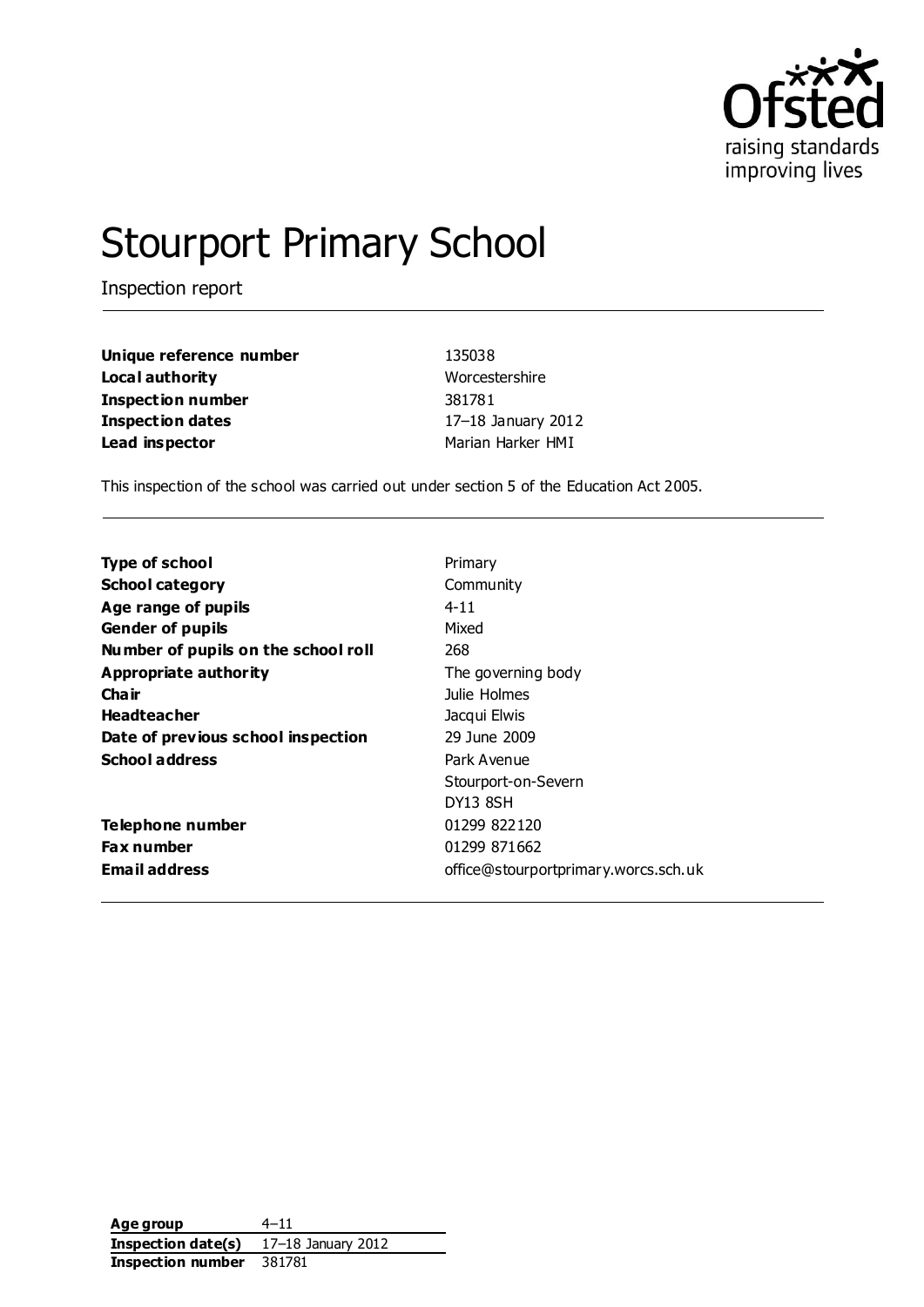

You can use Parent View to give Ofsted your opinion on your child's school. Ofsted will use the information parents and carers provide when deciding which schools to inspect and when.

You can also use Parent View to find out what other parents and carers think about schools in England. You can visit [www.parentview.ofsted.gov.uk,](http://www.parentview.ofsted.gov.uk/) or look for the link on the main Ofsted website: [www.ofsted.gov.uk](http://www.ofsted.gov.uk/)

The Office for Standards in Education, Children's Services and Skills (Ofsted) regulates and inspects to achieve excellence in the care of children and young people, and in education and skills for learners of all ages. It regulates and inspects childcare and children's social care, and inspects the Children and Family Court Advisory Support Service (Cafcass), schools, colleges, initial teacher training, work-based learning and skills training, adult and community learning, and education and training in prisons and other secure establishments. It assesses council children's services, and inspects services for looked after children, safeguarding and child protection.

Further copies of this report are obtainable from the school. Under the Education Act 2005, the school must provide a copy of this report free of charge to certain categories of people. A charge not exceeding the full cost of reproduction may be made for any other copies supplied.

If you would like a copy of this document in a different format, such as large print or Braille, please telephone 0300 123 4234, or email enquiries@ofsted.gov.uk.

You may copy all or parts of this document for non-commercial educational purposes, as long as you give details of the source and date of publication and do not alter the information in any way.

To receive regular email alerts about new publications, including survey reports and school inspection reports, please visit our website and go to 'Subscribe'.

Piccadilly Gate Store St **Manchester** M1 2WD

T: 0300 123 4234 Textphone: 0161 618 8524 E: enquiries@ofsted.gov.uk W: www.ofsted.gov.uk



© Crown copyright 2012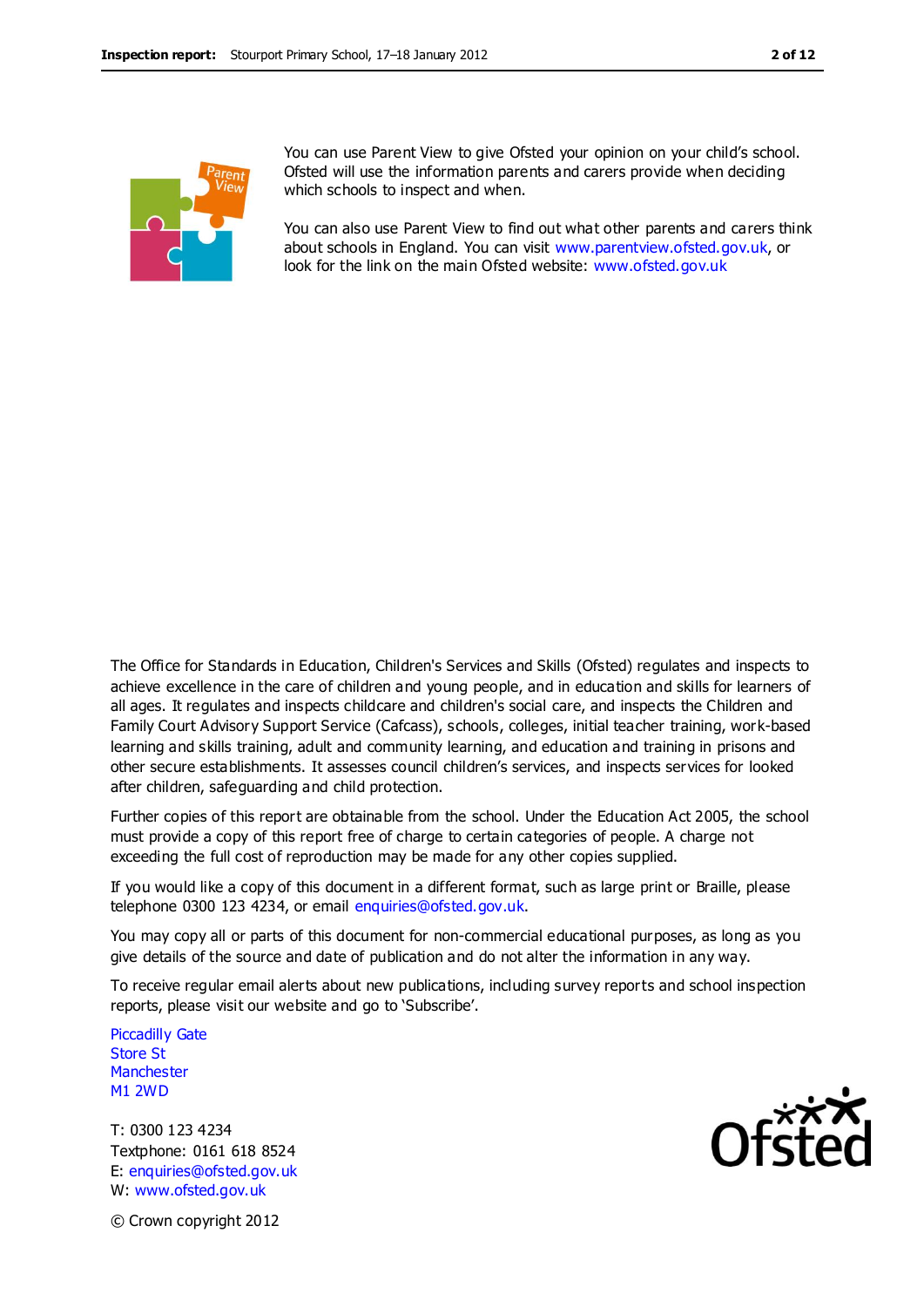# **Introduction**

| Inspection team |                         |
|-----------------|-------------------------|
| Marian Harker   | Her Majesty's Inspector |
| Keith Adams     | Additional inspector    |
| Keith Shannon   | Additional inspector    |

This inspection was carried out with two days notice. Inspectors took account of the responses to the on-line questionnaire (Parent View) in planning the inspection. They observed 12 teachers and lessons, of which two were joint observations with members of the senior team. Meetings were held with groups of pupils, the Chair and a member of the governing body, school staff, including senior and middle managers and a group of parents and carers. The inspectors observed the school's work and looked at a number of documents, including the school development plan, minutes of the governing body, documents relating to safeguarding and teaching records. Inspectors analysed 87 parents' and carers' questionnaires in addition to those completed by pupils and staff.

# **Information about the school**

Stourport is slightly larger than the average-sized primary school. The proportion of pupils known to be eligible for free school meals is slightly higher than average. The large majority of pupils are from White British families with 15% from Traveller, Gypsy and Romany heritages. The proportion of pupils supported by school action plus or with a statement of special educational needs is much higher than average. Those identified have moderate or specific learning difficulties, speech, language and communication needs. Provision for children in the Early Years Foundation Stage is made in two Reception classes. The school has achieved a number of awards including Artsmark Gold, Healthy Schools Status and Sportsmark. Stourport Nursery and the 'SOS' out of school and breakfast clubs operate on the school site and are inspected separately by Ofsted. The school has met the current government floor standard. The school moved into a new building on 9 January 2012.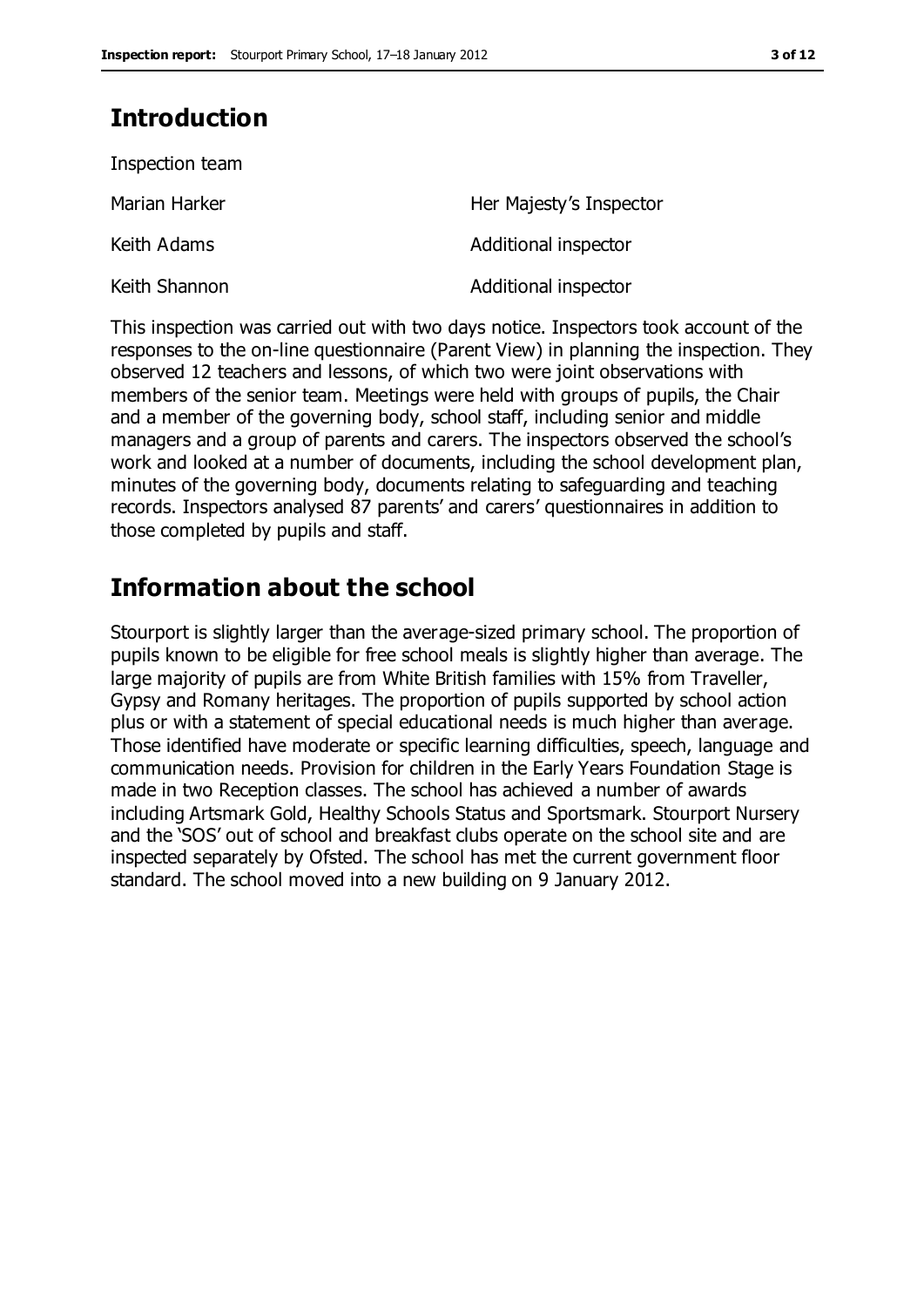# **Inspection judgements**

| <b>Overall effectiveness</b>     |  |
|----------------------------------|--|
|                                  |  |
| <b>Achievement of pupils</b>     |  |
| <b>Quality of teaching</b>       |  |
| Behaviour and safety of pupils   |  |
| <b>Leadership and management</b> |  |

## **Key findings**

This is a satisfactory school and some aspects of its work are good. The school is at the heart of the local community and is welcoming and friendly. Parents and carers are very positive about the school and say such things as, 'My child loves going to Stourport Primary.' Pupils make satisfactory progress as they move through the school. However, attainment and progress in English is not as strong as in mathematics. The overall effectiveness of the Early Years Foundation stage is good.

- The quality of teaching is satisfactory. School records and inspection evidence indicate that the proportion of good or better teaching is increasing. However, these improvements have not yet had time fully to impact on pupils' progress, particularly in English. Support staff provide sensitive and helpful support for disabled pupils and those with special educational needs. As a result, these pupils make satisfactory progress.
- Pupils' attitudes to learning and behaviour in lessons and around the school are consistently good. Pupils report that they all get on well together and bullying is extremely rare. Attendance has improved since the last inspection and is now above the national average for primary schools. Pupils are polite and courteous to visitors and they are very proud of their new school building. Parents and carers who responded to the questionnaire and those who spoke to inspectors were very positive about how well behaviour was managed in school and all agreed that their children felt safe.
- The headteacher and senior staff have an accurate understanding of the strengths and areas for development in the school. As a result of regular training and opportunities to share good practice, the quality of teaching is improving. However, teachers are not always provided with detailed feedback on their strengths and areas for development. In addition, the role of subject leaders is underdeveloped. The governing body provide good support.

Schools whose overall effectiveness is judged satisfactory may receive a monitoring visit by an Ofsted inspector before their next section 5 inspection.

### **What does the school need to do to improve further?**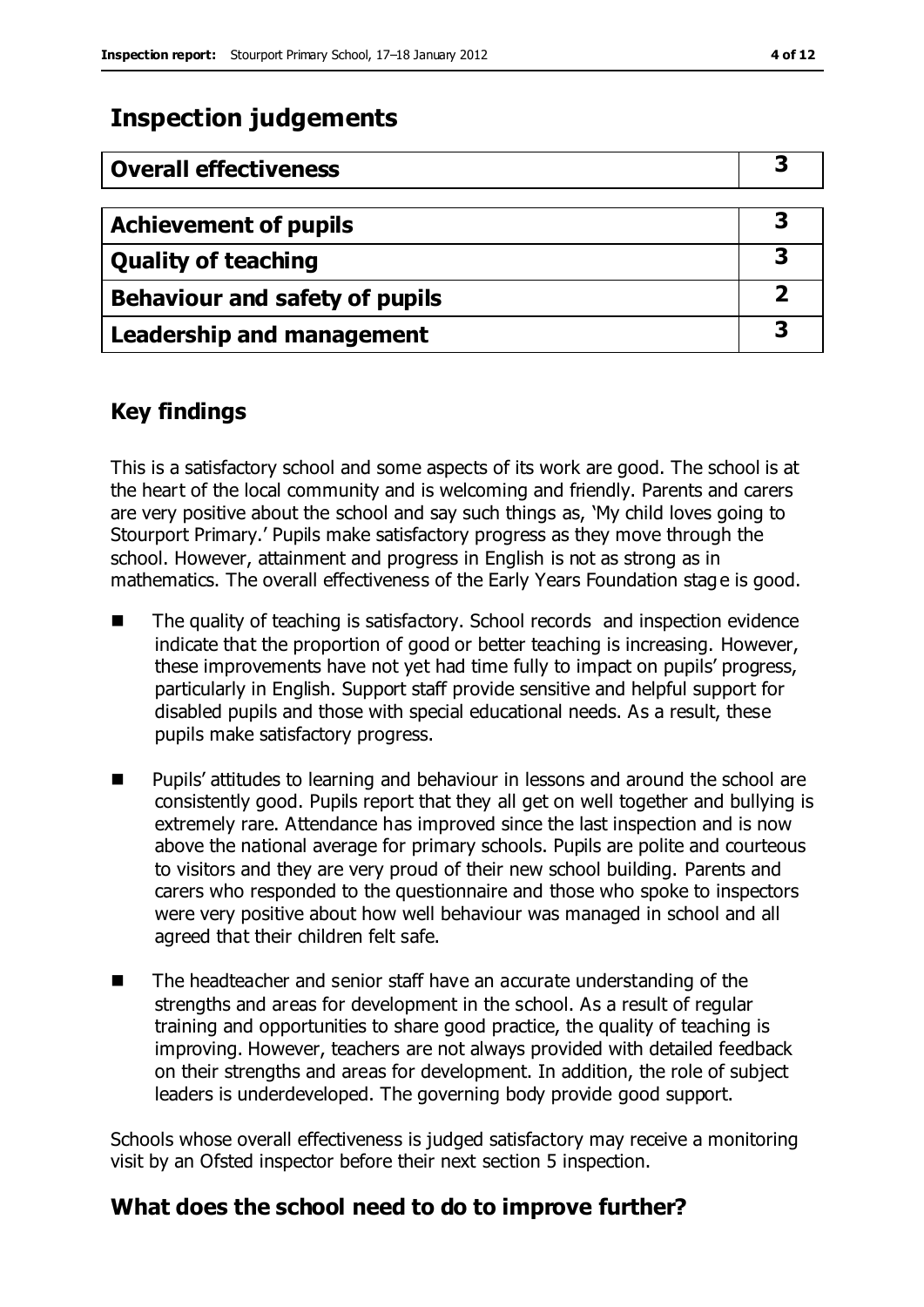- Raise attainment and accelerate progress, particularly in English, by:
	- increasing the proportion of lessons that are consistently good or better
	- ensuring that lesson planning clearly focuses on exactly what pupils of  $\frac{1}{2}$ different abilities will learn
	- moving pupils on to tasks sooner in lessons so that they have more time to complete their work and consolidate learning
	- providing pupils with regular feedback so they know how well they are progressing towards their targets.
- Develop leadership and management expertise and sharpen monitoring and evaluation procedures by:
	- ensuring that subject leaders monitor and evaluate performance to contribute fully to school improvement
	- ensuring that school improvement planning identifies appropriate, measurable milestones, regular monitoring opportunities and clear lines of accountability to support senior staff and governors in their monitoring and evaluation
	- ensuring that teachers receive regular in-depth feedback to help them improve the quality of their teaching.

### **Main report**

### **Achievement of pupils**

Children settle quickly in the Early Years Foundation Stage and make good progress. Pupils and groups represented in Key Stages 1 and 2 make at least satisfactory progress and some make good progress. As a result of positive relationships with parents and carers, the school has been particularly successful in improving the achievement of pupils from Gypsy, Romany and Traveller families and these pupils are making better progress than all pupils nationally. Pupils' attainment in reading, writing and mathematics at the end of Key Stages 1 and 2 are broadly in line with national figures and improving. However, rates of progress in mathematics are more consistent over time than in reading and writing. These weaknesses have been swiftly addressed by the school and a systematic approach to the teaching of phonics (the sounds that letters make), reading and writing has been successfully introduced. Boys and girls generally make similar progress. Disabled pupils or those with special educational needs, who receive regular and effective support in lessons, make similar progress to their peers.

Pupils apply themselves well in lessons, working happily together. In Year 6, pupils were thoroughly engaged in a problem solving activity using consecutive numbers. Relationships between pupils and adults are positive and pupils concentrate well even when too much time is spent listening to the teacher. Pupils report that they enjoy their learning, particularly guided reading sessions and practical lessons. The school keeps a close eye on how well pupils are achieving. If anyone is identified as falling behind, interventions are put in place and progress is carefully monitored. As a result of these timely interventions, the proportions of pupils making better than expected progress in reading, writing and mathematics are beginning to increase. All parents and carers who responded to the questionnaire agreed that their children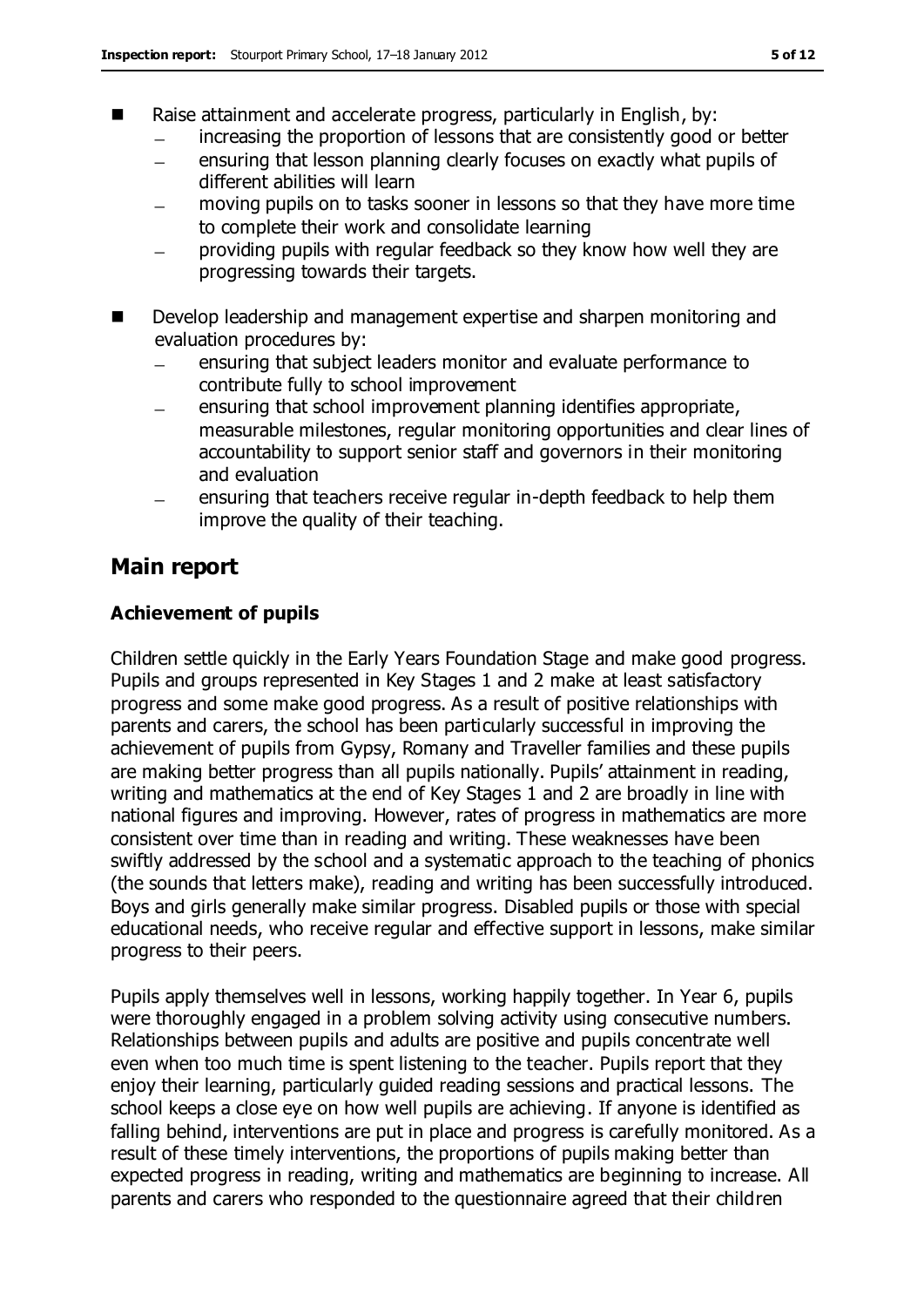were making good progress. Inspection findings indicate that the majority of pupils make satisfactory progress and the proportion of pupils making good or better progress is increasing.

#### **Quality of teaching**

Assessment procedures have improved since the last inspection and teachers are making better use of accurate information about how well pupils are progressing. Pupils have individual targets for reading, writing and mathematics which are related to National Curriculum levels. However, pupils are not always clear how well they are progressing towards their targets. The quality of teaching is satisfactory and improving; however, it is not yet good enough to ensure that all pupils make consistently good progress. During the inspection the quality of teaching observed was similar in English and mathematics lessons. The school's teaching records paint a similar picture over time. Mathematics is often taught in single age classes and this is having a good effect on the consistency of pupils' achievement.

Recent curriculum developments, such as carefully structured phonics lessons and regular guided reading sessions, are beginning to have a positive impact on pupils' achievement in reading and writing. Routinely, lessons are clearly planned using upto-date assessment information. In the best examples, activities are planned to meet specifically the needs of different groups of pupils. However, in some lessons the activities planned do not take into account what pupils of different abilities will learn and, as a result, progress is limited. Teachers use modern technology with confidence to make learning more interesting. Learning intentions are routinely shared with pupils so they are clear about what they are going to learn. Good relationships between pupils and adults make a positive contribution to pupils' spiritual, moral, social and cultural development. Support staff work confidently with small groups of pupils to engage and support them fully in their learning. In good lessons, teaching is lively and enthusiastic and little time is wasted. Teachers engage pupils in their learning through learning partners and using mini whiteboards to write down their answers. In some lessons observed, pupils spent too long listening to the teacher and did not have time fully to complete their tasks.

Pupils' work is regularly marked with positive comments and in the best examples a short task to consolidate or extend learning is provided. However, this good practice is not yet a consistent feature across the school. All parents and carers who responded to the questionnaire agree that their child is well taught. Inspection findings indicate that an increasing proportion of lessons are well taught but this is not yet consistent across the school. However, the quality of teaching and learning in the Early Years Foundation Stage is good. One parent typically commented, 'I really feel that the Reception team are a credit to the school.'

#### **Behaviour and safety of pupils**

The very large majority of parents and carers who responded to the questionnaire or met with inspectors agree that there is a good standard of behaviour at the school. One parent typically commented, 'The staff are very approachable and deal effectively with any disruptive behaviour.' Inspection findings agree with parents and carers that behaviour is typically good at Stourport Primary. Pupils enjoy talking to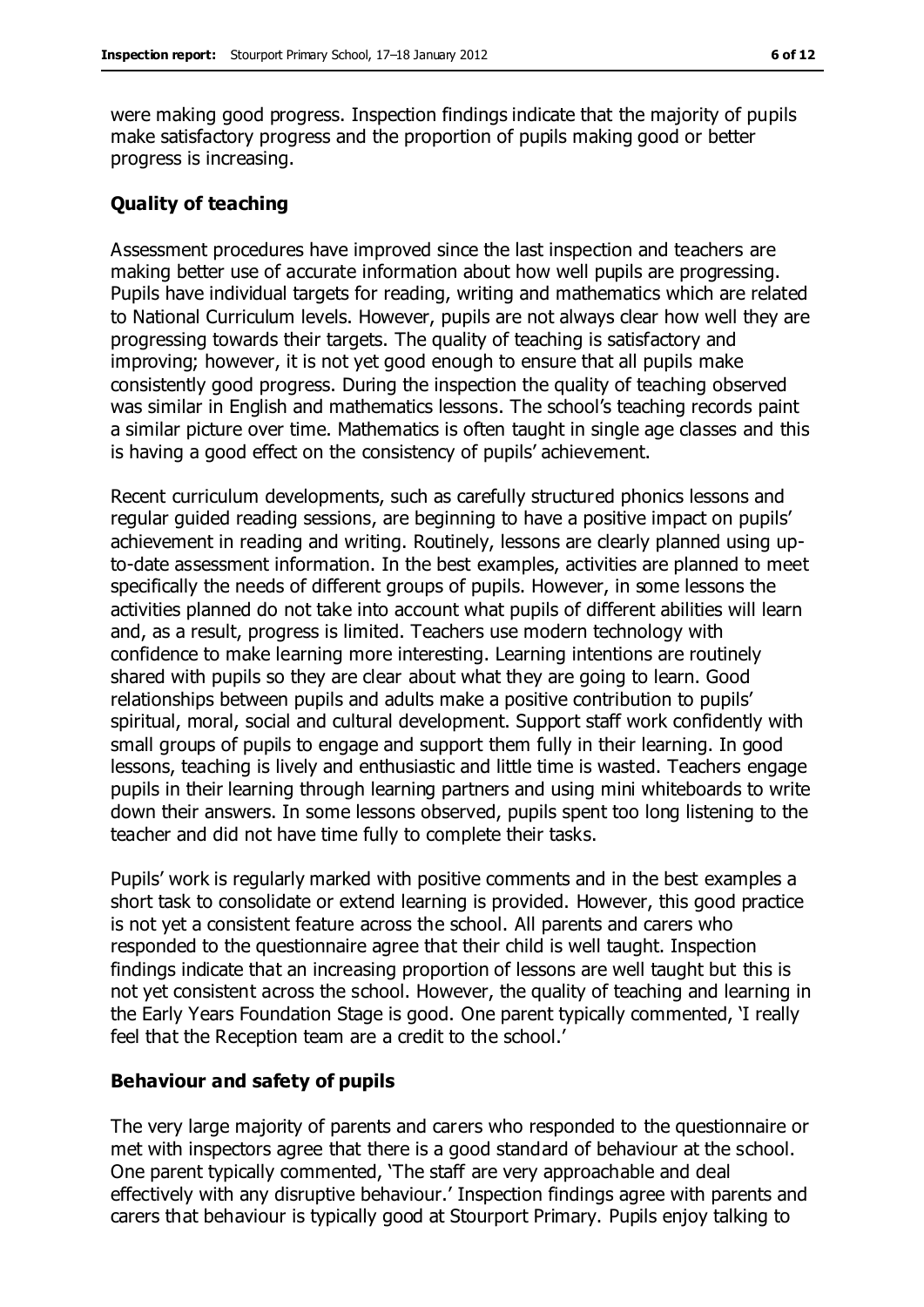visitors and are keen to express their views about the school. Pupils from all groups and communities within the school are positive about school life and are adamant that bullying is extremely rare in their school. School records over time indicate that the pupils' view is accurate. Exclusions are also very rare. Behaviour and engagement in lessons are consistently good even though at times the pace of learning slows. The school has a clear system of rewards and sanctions, and these are well-known by pupils. Case study evidence indicate that the school has been successful in supporting pupils with behaviour difficulties. The school has been successful in improving rates of attendance and punctuality since the last inspection. A close eye is kept on the attendance of different groups of pupils and the school acts quickly to engage families if they have any concerns. As a result, rates of attendance are above the national average for primary schools.

All pupils who responded to the questionnaire agree that they feel safe when they are in school. Pupils, including those in the Early Years Foundation Stage, have a good understanding of how to keep themselves safe. During the inspection an unplanned fire drill demonstrated that secure procedures were in place to deal with emergency situations. All pupils responded sensibly and quickly during the evacuation of the new school building.

#### **Leadership and management**

The headteacher and the senior team provide dedicated and passionate leadership which is moving the whole school community forward. Subject leaders are beginning to take on more responsibility for pupils' progress, but they do not have regular opportunities to monitor the quality of teaching and learning in lessons and thus cannot fully contribute to school improvement. Procedures for monitoring and evaluating the school's work are secure and self-evaluation is generally accurate, if a little generous. The quality of teaching is regularly monitored but lesson observations do not clearly focus on the impact of teaching on pupils' learning and progress. Feedback to teachers does not consistently outline in any depth how their practice should be improved in order to accelerate pupils' achievement. Teachers report that professional development training they have received to improve pupils' reading and writing has been helpful and is making a positive difference in lessons.

The school improvement plan accurately identifies areas for improvement, but these are not consistently linked to clear measurable outcomes, monitoring opportunities or specific lines of accountability so that senior leaders and the governing body can track progress over time.

Since the last inspection, the school has implemented a thematic approach to curriculum planning. This innovation is having a positive impact on pupils' learning, behaviour and enjoyment. The curriculum provides a wide range of opportunities for pupils to learn about different topics in depth, make learning links between different subjects and have more planned opportunities to develop their reading and writing skills. Pupils' spiritual, moral, social and cultural development is satisfactorily promoted through the curriculum, in assemblies and through off-site visits and visitors to school.

The governing body is well organised and very supportive. Governors know the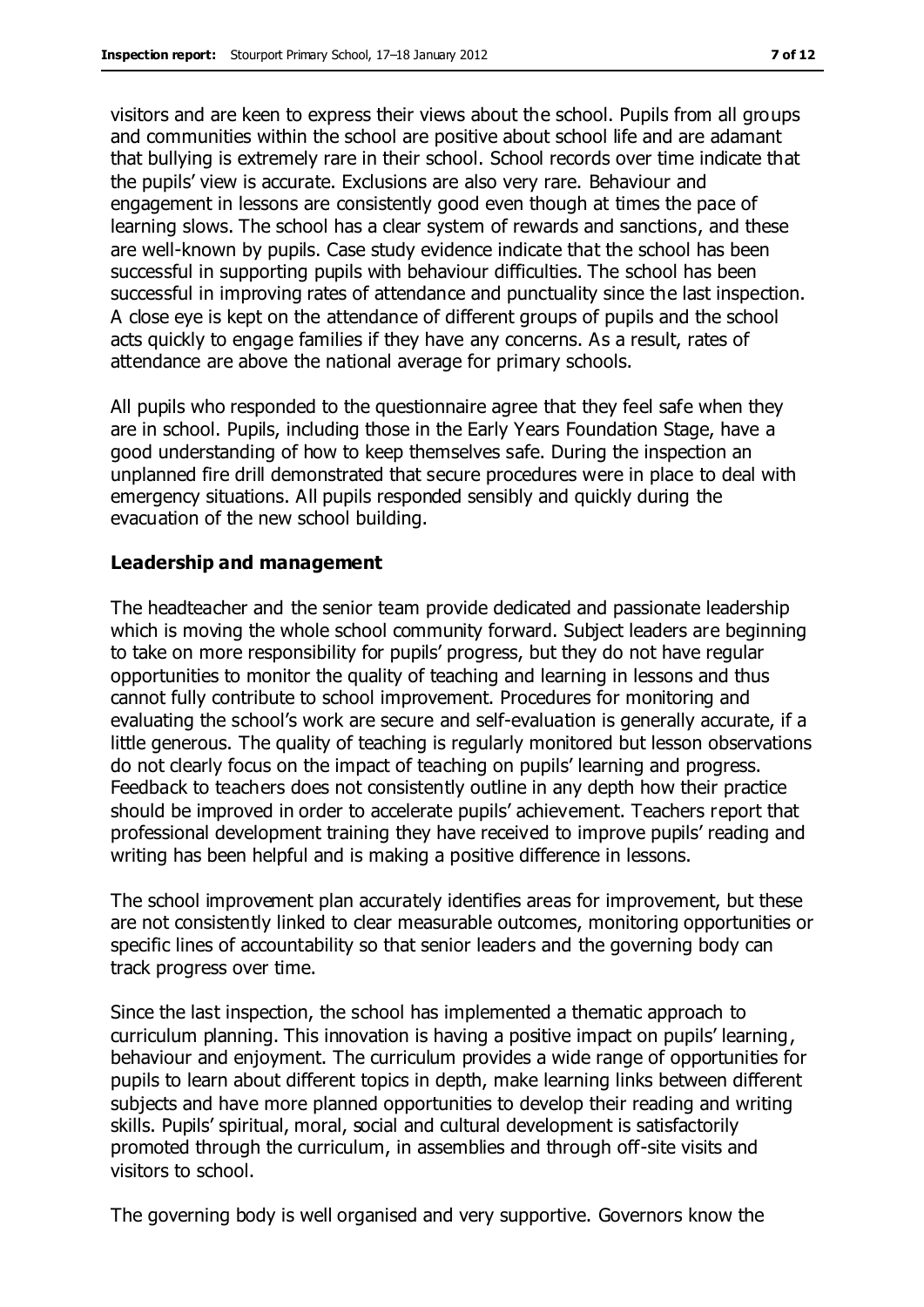school and its community well and use their expertise to benefit the pupils. Safeguarding pupils is a high priority for the governing body and senior leaders, and the latest requirements are fully met. The school has paid diligent attention to health and safety issues on the new school site. The school is successful in ensuring equal opportunities for all pupils including those with specific needs and in preventing discrimination. One parent typically commented, 'My child enjoys coming to school and it has played a major part in making her part of her local community.'

Improving levels of attainment and pupils' achievement alongside an increasing proportion of good or better lessons contribute to the school's satisfactory capacity for further improvement.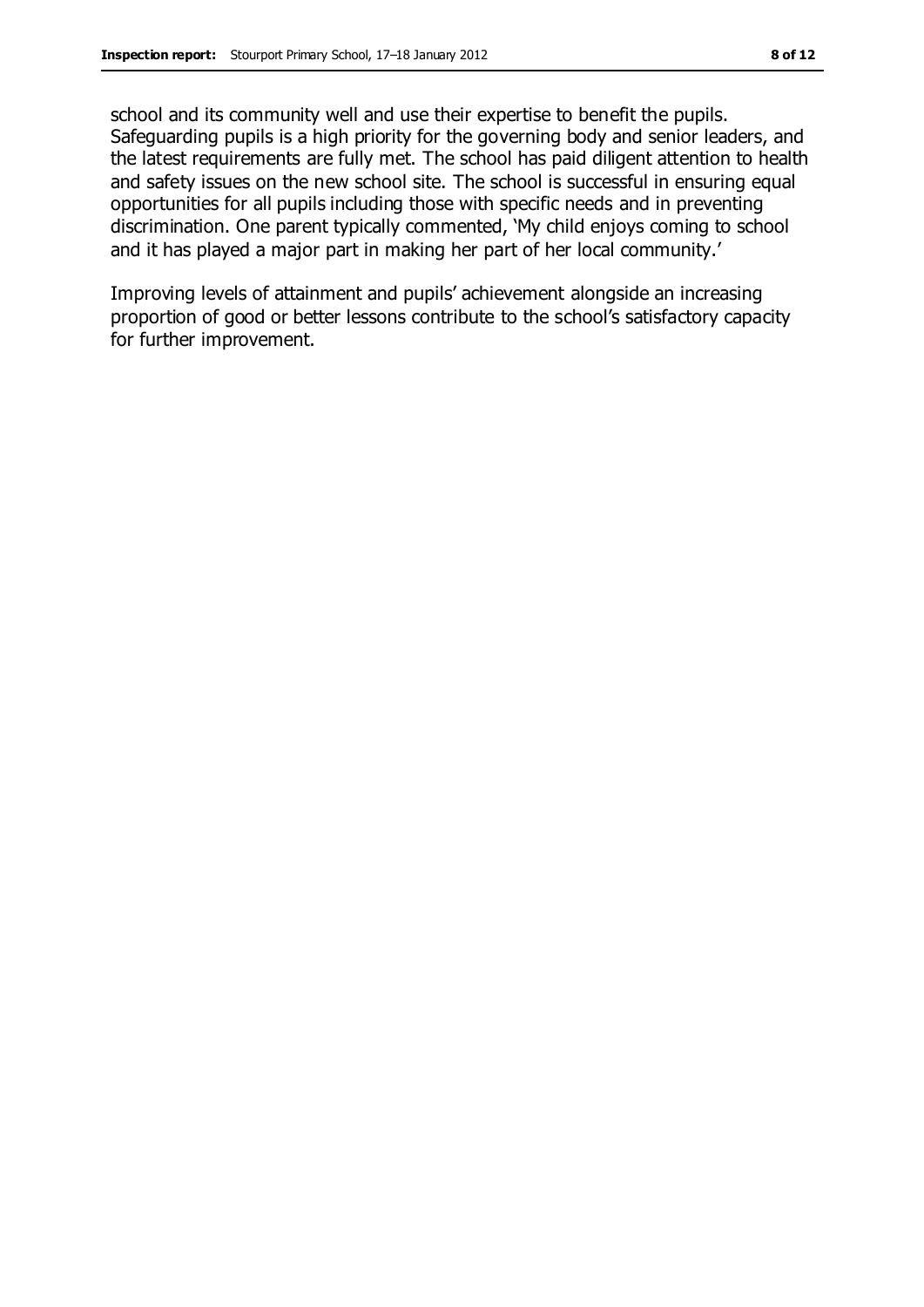# **Glossary**

### **What inspection judgements mean**

| <b>Grade</b> | <b>Judgement</b> | <b>Description</b>                                                                                                   |
|--------------|------------------|----------------------------------------------------------------------------------------------------------------------|
| Grade 1      | Outstanding      | These features are highly effective. An outstanding<br>school provides exceptionally well for all its pupils' needs. |
|              |                  |                                                                                                                      |
| Grade 2      | Good             | These are very positive features of a school. A school                                                               |
|              |                  | that is good is serving its pupils well.                                                                             |
| Grade 3      | Satisfactory     | These features are of reasonable quality. A satisfactory                                                             |
|              |                  | school is providing adequately for its pupils.                                                                       |
| Grade 4      | Inadequate       | These features are not of an acceptable standard. An<br>inadequate school needs to make significant                  |
|              |                  | improvement in order to meet the needs of its pupils.                                                                |
|              |                  | Ofsted inspectors will make further visits until it                                                                  |
|              |                  | improves.                                                                                                            |

### **Overall effectiveness of schools**

|                         | Overall effectiveness judgement (percentage of schools) |      |                     |                   |
|-------------------------|---------------------------------------------------------|------|---------------------|-------------------|
| <b>Type of school</b>   | <b>Outstanding</b>                                      | Good | <b>Satisfactory</b> | <b>Inadequate</b> |
| Nursery schools         | 46                                                      | 46   |                     |                   |
| Primary schools         |                                                         | 47   | 40                  |                   |
| Secondary<br>schools    | 14                                                      | 38   | 40                  |                   |
| Special schools         | 28                                                      | 48   | 20                  |                   |
| Pupil referral<br>units | 15                                                      | 50   | 29                  |                   |
| All schools             |                                                         | 46   | 38                  |                   |

New school inspection arrangements have been introduced from 1 January 2012. This means that inspectors make judgements that were not made previously.

The data in the table above are for the period 1 September 2010 to 31 August 2011 and represent judgements that were made under the school inspection arrangements that were introduced on 1 September 2009. These data are consistent with the latest published official statistics about maintained school inspection outcomes (see [www.ofsted.gov.uk\)](http://www.ofsted.gov.uk/).

The sample of schools inspected during 2010/11 was not representative of all schools nationally, as weaker schools are inspected more frequently than good or outstanding schools.

Primary schools include primary academy converters. Secondary schools include secondary academy converters, sponsor-led academies and city technology colleges. Special schools include special academy converters and non-maintained special schools.

Percentages are rounded and do not always add exactly to 100.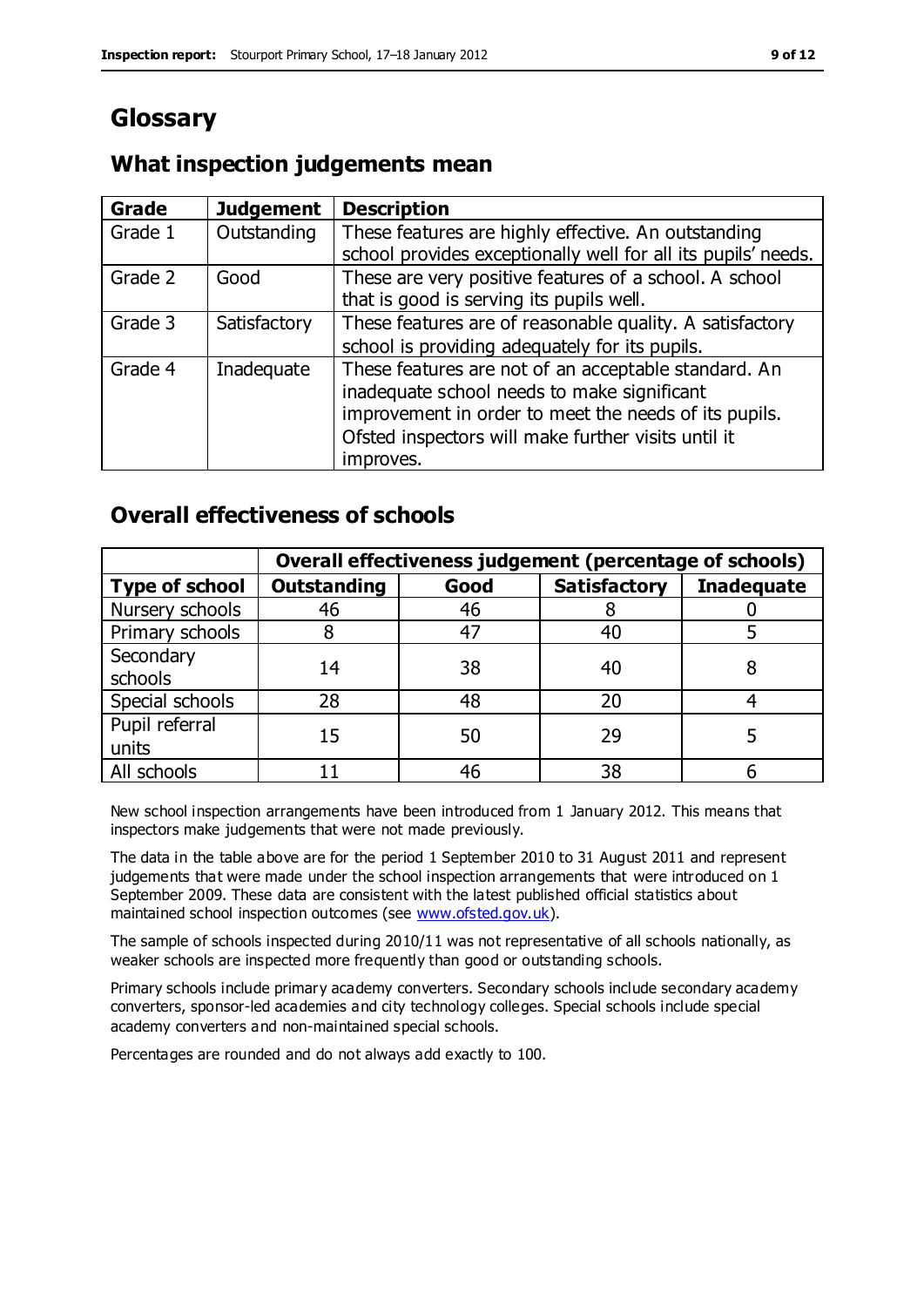# **Common terminology used by inspectors**

| Achievement:               | the progress and success of a pupil in their<br>learning and development taking account of their<br>attainment.                                                                                                        |
|----------------------------|------------------------------------------------------------------------------------------------------------------------------------------------------------------------------------------------------------------------|
| Attainment:                | the standard of the pupils' work shown by test and<br>examination results and in lessons.                                                                                                                              |
| Attendance                 | the regular attendance of pupils at school and in<br>lessons, taking into account the school's efforts to<br>encourage good attendance.                                                                                |
| Behaviour                  | how well pupils behave in lessons, with emphasis<br>on their attitude to learning. Pupils' punctuality to<br>lessons and their conduct around the school.                                                              |
| Capacity to improve:       | the proven ability of the school to continue<br>improving based on its self-evaluation and what<br>the school has accomplished so far and on the<br>quality of its systems to maintain improvement.                    |
| Leadership and management: | the contribution of all the staff with responsibilities,<br>not just the governors and headteacher, to<br>identifying priorities, directing and motivating staff<br>and running the school.                            |
| Learning:                  | how well pupils acquire knowledge, develop their<br>understanding, learn and practise skills and are<br>developing their competence as learners.                                                                       |
| Overall effectiveness:     | inspectors form a judgement on a school's overall<br>effectiveness based on the findings from their<br>inspection of the school.                                                                                       |
| Progress:                  | the rate at which pupils are learning in lessons and<br>over longer periods of time. It is often measured<br>by comparing the pupils' attainment at the end of a<br>key stage with their attainment when they started. |
| Safety                     | how safe pupils are in school, including in lessons;<br>and their understanding of risks. Pupils' freedom<br>from bullying and harassment. How well the school<br>promotes safety, for example e-learning.             |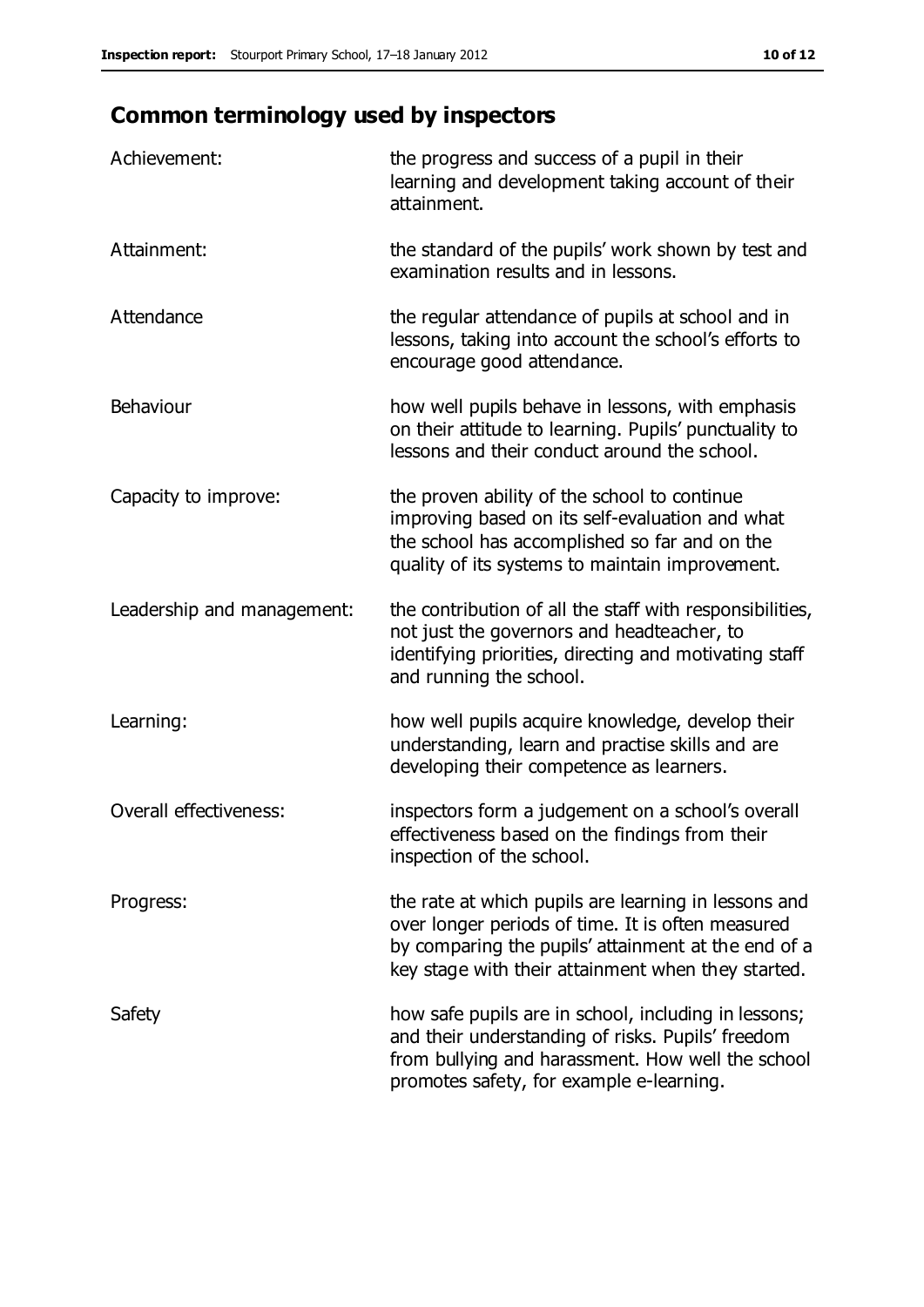#### **This letter is provided for the school, parents and carers to share with their children. It describes Ofsted's main findings from the inspection of their school.**



19 January 2012

Dear Pupils

#### **Inspection of Stourport Primary School, Stourport-on-Severn DY13 8SH**

Thank you for the help you gave us when we visited your school. We enjoyed talking with those of you we met, including the school council, and visiting your lessons. Thank you to the pupils who completed the inspection questionnaire. You told us that you were happy at school, you felt safe and that bullying was extremely rare in your school and that staff deal with any concerns you have promptly. We could see that you get on really well together, your behaviour is good and you know a lot about how to stay safe, particularly in your beautiful new school building.

We found that Stourport is a satisfactory school. The children in the Early Years Foundation Stage make good progress. We have asked your headteacher, staff and governors to do a number of things to improve your school. We have asked your teachers to make sure that you are all given challenging activities in lessons, you are given time to complete tasks and as a result make at least good progress, particularly in your reading and writing. We have also asked your school leaders and governors to make sure that when they check the work of the school they concentrate on how well you are all doing in your lessons. We have asked that school plans are written in a way that is helpful to all the staff and the governing body, so they can check how well the school is doing.

You can all help to improve your school by continuing to work hard and attending school every day. Thank you for being so kind and helpful during our visit. We wish you every success in the future.

Yours sincerely

Marian Harker Her Majesty's Inspector